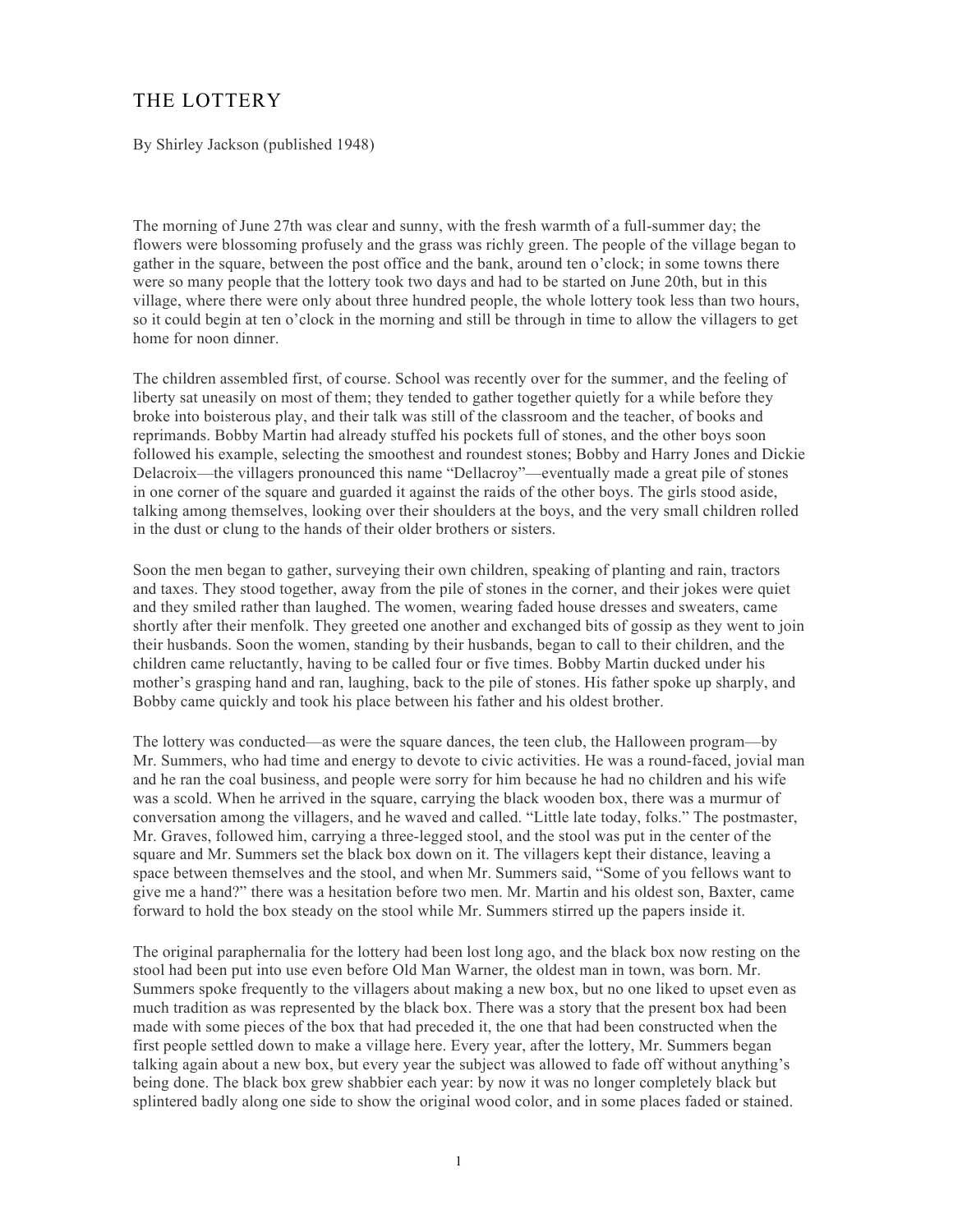Mr. Martin and his oldest son, Baxter, held the black box securely on the stool until Mr. Summers had stirred the papers thoroughly with his hand. Because so much of the ritual had been forgotten or discarded, Mr. Summers had been successful in having slips of paper substituted for the chips of wood that had been used for generations. Chips of wood, Mr. Summers had argued, had been all very well when the village was tiny, but now that the population was more than three hundred and likely to keep on growing, it was necessary to use something that would fit more easily into the black box. The night before the lottery, Mr. Summers and Mr. Graves made up the slips of paper and put them in the box, and it was then taken to the safe of Mr. Summers' coal company and locked up until Mr. Summers was ready to take it to the square next morning. The rest of the year, the box was put way, sometimes one place, sometimes another; it had spent one year in Mr. Graves's barn and another year underfoot in the post office. and sometimes it was set on a shelf in the Martin grocery and left there.

There was a great deal of fussing to be done before Mr. Summers declared the lottery open. There were the lists to make up–of heads of families, heads of households in each family, members of each household in each family. There was the proper swearing-in of Mr. Summers by the postmaster, as the official of the lottery; at one time, some people remembered, there had been a recital of some sort, performed by the official of the lottery, a perfunctory, tuneless chant that had been rattled off duly each year; some people believed that the official of the lottery used to stand just so when he said or sang it, others believed that he was supposed to walk among the people, but years and years ago this part of the ritual had been allowed to lapse. There had been, also, a ritual salute, which the official of the lottery had had to use in addressing each person who came up to draw from the box, but this also had changed with time, until now it was felt necessary only for the official to speak to each person approaching. Mr. Summers was very good at all this; in his clean white shirt and blue jeans, with one hand resting carelessly on the black box, he seemed very proper and important as he talked interminably to Mr. Graves and the Martins.

Just as Mr. Summers finally left off talking and turned to the assembled villagers, Mrs. Hutchinson came hurriedly along the path to the square, her sweater thrown over her shoulders, and slid into place in the back of the crowd. "Clean forgot what day it was," she said to Mrs. Delacroix, who stood next to her, and they both laughed softly. "Thought my old man was out back stacking wood," Mrs. Hutchinson went on, "and then I looked out the window and the kids was gone, and then I remembered it was the twenty-seventh and came a-running." She dried her hands on her apron, and Mrs. Delacroix said, "You're in time, though. They're still talking away up there."

Mrs. Hutchinson craned her neck to see through the crowd and found her husband and children standing near the front. She tapped Mrs. Delacroix on the arm as a farewell and began to make her way through the crowd. The people separated good-humoredly to let her through: two or three people said, in voices just loud enough to be heard across the crowd, "Here comes your, Missus, Hutchinson," and "Bill, she made it after all." Mrs. Hutchinson reached her husband, and Mr. Summers, who had been waiting, said cheerfully. "Thought we were going to have to get on without you, Tessie." Mrs. Hutchinson said, grinning, "Wouldn't have me leave m'dishes in the sink, now, would you, Joe?" and soft laughter ran through the crowd as the people stirred back into position after Mrs. Hutchinson's arrival.

"Well, now." Mr. Summers said soberly, "guess we better get started, get this over with, so's we can go back to work. Anybody ain't here?"

"Dunbar." several people said. "Dunbar. Dunbar."

Mr. Summers consulted his list. "Clyde Dunbar." he said. "That's right. He's broke his leg, hasn't he? Who's drawing for him?"

"Me. I guess," a woman said, and Mr. Summers turned to look at her. "Wife draws for her husband." Mr. Summers said. "Don't you have a grown boy to do it for you, Janey?" Although Mr. Summers and everyone else in the village knew the answer perfectly well, it was the business of the official of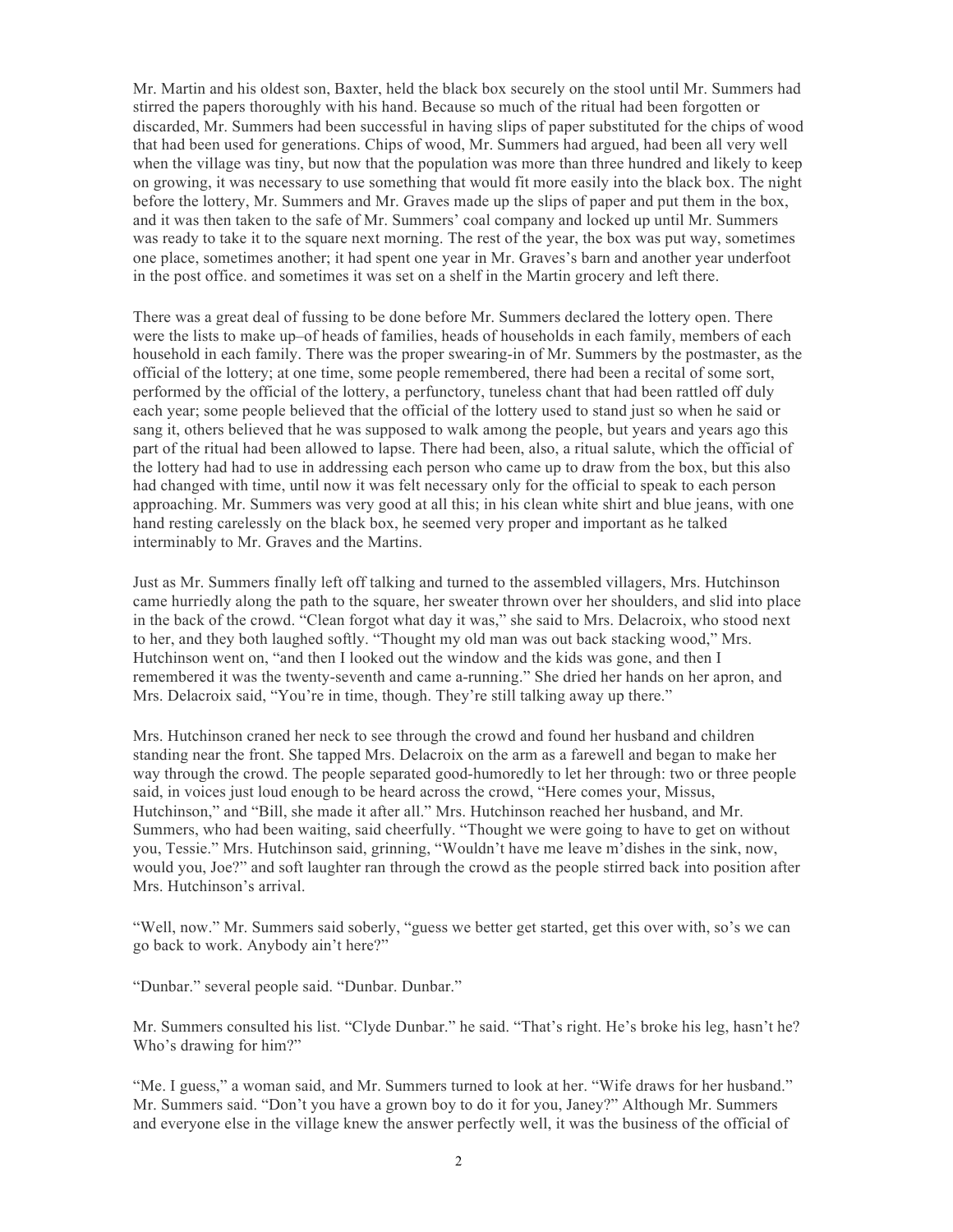the lottery to ask such questions formally. Mr. Summers waited with an expression of polite interest while Mrs. Dunbar answered.

"Horace's not but sixteen yet." Mrs. Dunbar said regretfully. "Guess I gotta fill in for the old man this year."

"Right." Mr. Summers said. He made a note on the list he was holding. Then he asked, "Watson boy drawing this year?"

A tall boy in the crowd raised his hand. "Here," he said. "I'm drawing for my mother and me." He blinked his eyes nervously and ducked his head as several voices in the crowd said things like "Good fellow, lack." and "Glad to see your mother's got a man to do it."

"Well," Mr. Summers said, "guess that's everyone. Old Man Warner make it?"

"Here," a voice said, and Mr. Summers nodded.

A sudden hush fell on the crowd as Mr. Summers cleared his throat and looked at the list. "All ready?" he called. "Now, I'll read the names–heads of families first–and the men come up and take a paper out of the box. Keep the paper folded in your hand without looking at it until everyone has had a turn. Everything clear?"

The people had done it so many times that they only half listened to the directions: most of them were quiet, wetting their lips, not looking around. Then Mr. Summers raised one hand high and said, "Adams." A man disengaged himself from the crowd and came forward. "Hi. Steve." Mr. Summers said, and Mr. Adams said. "Hi. Joe." They grinned at one another humorlessly and nervously. Then Mr. Adams reached into the black box and took out a folded paper. He held it firmly by one corner as he turned and went hastily back to his place in the crowd, where he stood a little apart from his family, not looking down at his hand.

"Allen." Mr. Summers said. "Anderson… Bentham."

"Seems like there's no time at all between lotteries anymore." Mrs. Delacroix said to Mrs. Graves in the back row.

"Seems like we got through with the last one only last week."

"Time sure goes fast" Mrs. Graves said.

"Clark… Delacroix."

"There goes my old man." Mrs. Delacroix said. She held her breath while her husband went forward.

"Dunbar," Mr. Summers said, and Mrs. Dunbar went steadily to the box while one of the women said. "Go on, Janey," and another said, "There she goes."

"We're next." Mrs. Graves said. She watched while Mr. Graves came around from the side of the box, greeted Mr. Summers gravely and selected a slip of paper from the box. By now, all through the crowd there were men holding the small folded papers in their large hand, turning them over and over nervously Mrs. Dunbar and her two sons stood together, Mrs. Dunbar holding the slip of paper.

"Harburt… Hutchinson."

"Get up there, Bill," Mrs. Hutchinson said, and the people near her laughed.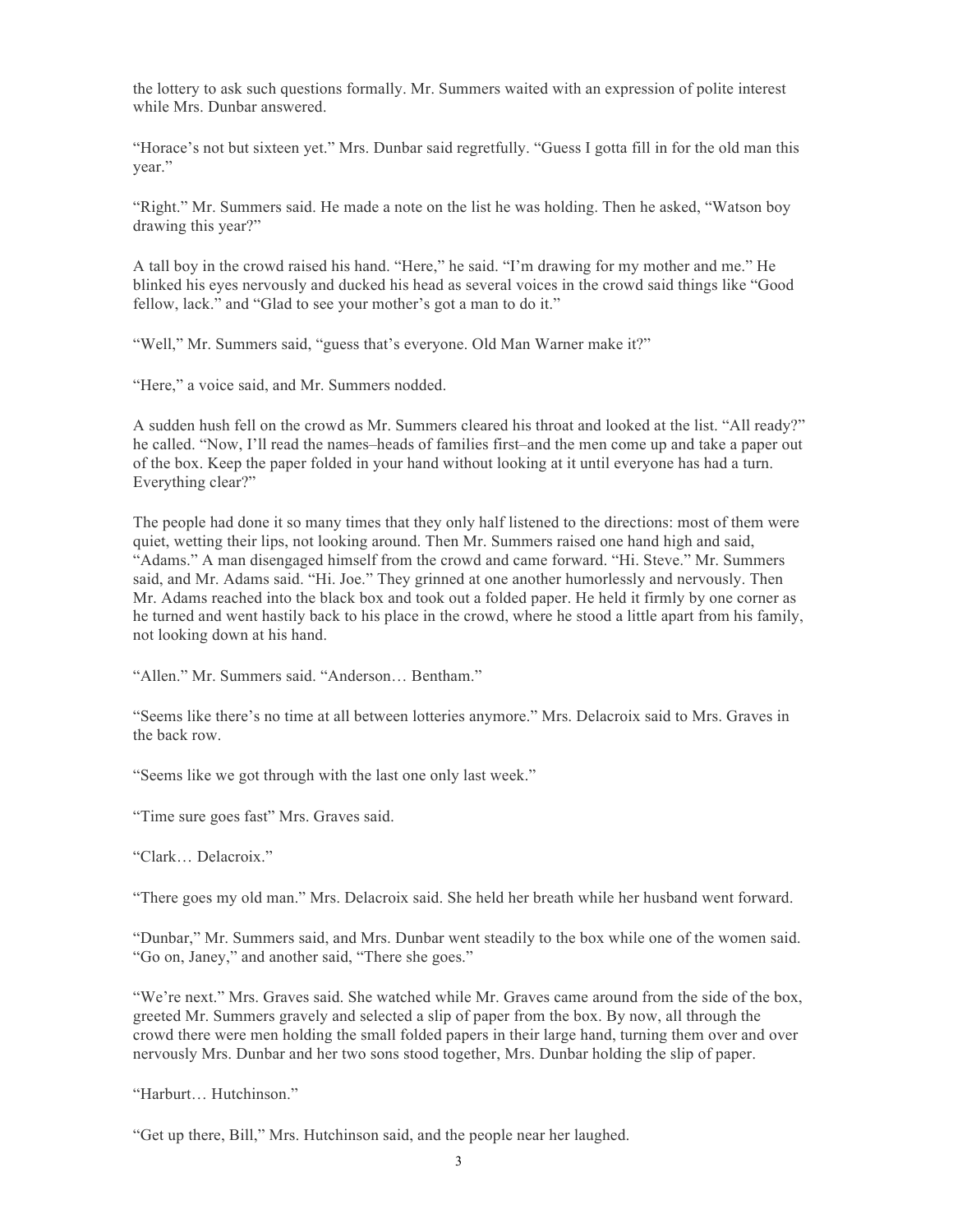"Iones"

"They do say," Mr. Adams said to Old Man Warner, who stood next to him, "that over in the north village they're talking of giving up the lottery."

Old Man Warner snorted. "Pack of crazy fools," he said. "Listening to the young folks, nothing's good enough for them. Next thing you know, they'll be wanting to go back to living in caves, nobody work anymore, live that way for a while. Used to be a saying about Lottery in June, corn be heavy soon. First thing you know, we'd all be eating stewed chickweed and acorns. There's always been a lottery," he added petulantly. "Bad enough to see young Joe Summers up there joking with everybody."

"Some places have already quit lotteries," Mrs. Adams said.

"Nothing but trouble in that," Old Man Warner said stoutly. "Pack of young fools."

"Martin." And Bobby Martin watched his father go forward. "Overdyke… Percy."

"I wish they'd hurry," Mrs. Dunbar said to her older son. "I wish they'd hurry."

"They're almost through," her son said.

"You get ready to run tell Dad," Mrs. Dunbar said.

Mr. Summers called his own name and then stepped forward precisely and selected a slip from the box. Then he called, "Warner."

"Seventy-seventh year I been in the lottery," Old Man Warner said as he went through the crowd. "Seventy-seventh time."

"Watson." The tall boy came awkwardly through the crowd. Someone said, "Don't be nervous, Jack," and Mr. Summers said, "Take your time, son."

"Zanini<sup>"</sup>

After that, there was a long pause, a breathless pause, until Mr. Summers, holding his slip of paper in the air, said, "All right, fellows." For a minute, no one moved, and then all the slips of paper were opened. Suddenly, all the women began to speak at once, saving. "Who is it?," "Who's got it?," "Is it the Dunbars?," "Is it the Watsons?" Then the voices began to say, "It's Hutchinson. It's Bill," "Bill Hutchinson's got it."

"Go tell your father," Mrs. Dunbar said to her older son.

People began to look around to see the Hutchinsons. Bill Hutchinson was standing quiet, staring down at the paper in his hand. Suddenly, Tessie Hutchinson shouted to Mr. Summers. "You didn't give him time enough to take any paper he wanted. I saw you. It wasn't fair!"

"Be a good sport, Tessie," Mrs. Delacroix called, and Mrs. Graves said, "All of us took the same chance."

"Shut up, Tessie," Bill Hutchinson said.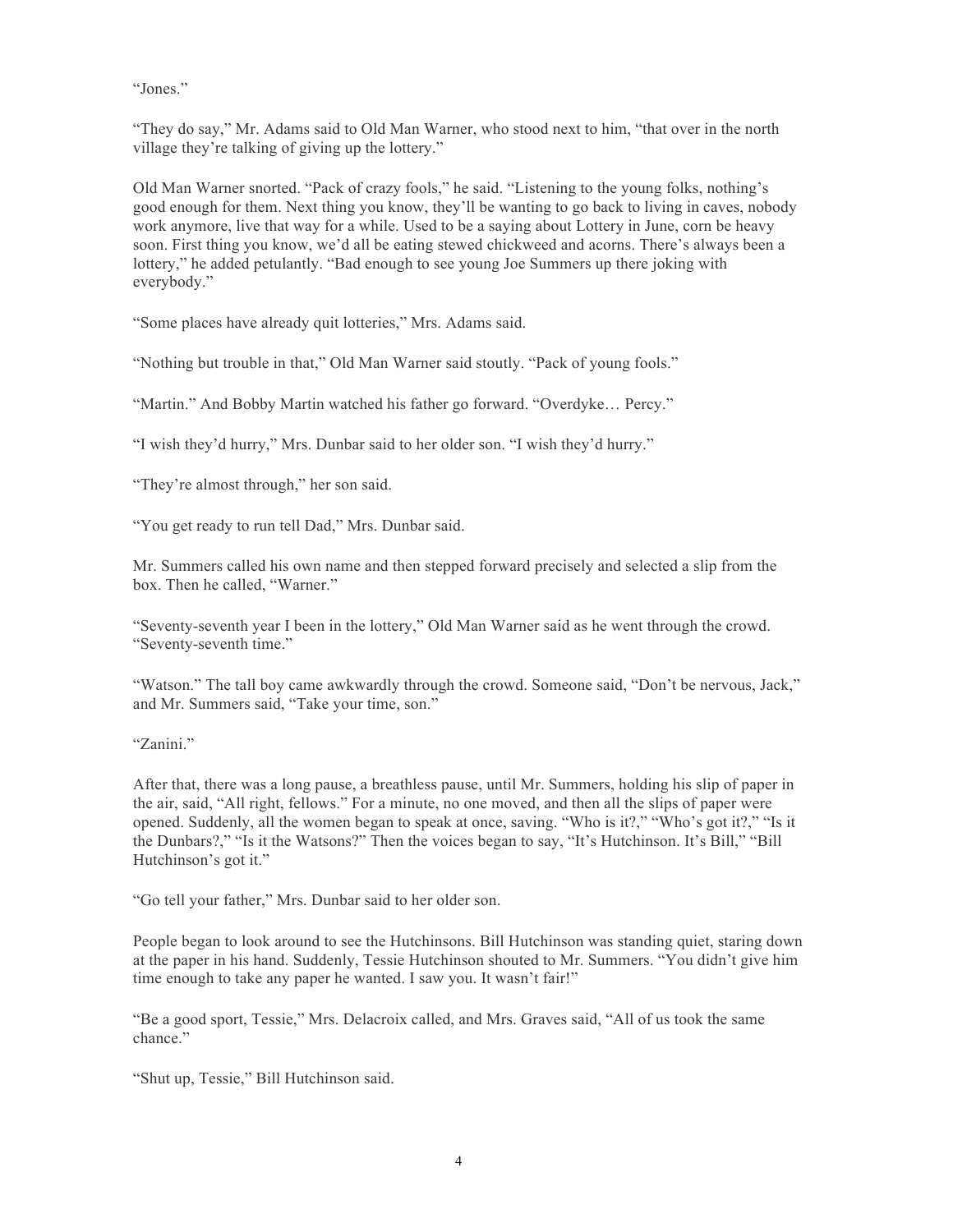"Well, everyone," Mr. Summers said, "that was done pretty fast, and now we've got to be hurrying a little more to get done in time." He consulted his next list. "Bill," he said, "you draw for the Hutchinson family. You got any other households in the Hutchinsons?"

"There's Don and Eva," Mrs. Hutchinson yelled. "Make them take their chance!"

"Daughters draw with their husbands' families, Tessie," Mr. Summers said gently. "You know that as well as anyone else."

"It wasn't fair," Tessie said.

"I guess not, Joe," Bill Hutchinson said regretfully. "My daughter draws with her husband's family; that's only fair. And I've got no other family except the kids."

"Then, as far as drawing for families is concerned, it's you," Mr. Summers said in explanation, "and as far as drawing for households is concerned, that's you, too. Right?"

"Right," Bill Hutchinson said.

"How many kids, Bill?" Mr. Summers asked formally.

"Three," Bill Hutchinson said.

"There's Bill Jr., and Nancy, and little Dave. And Tessie and me."

"All right, then," Mr. Summers said. "Harry, you got their tickets back?"

Mr. Graves nodded and held up the slips of paper. "Put them in the box, then," Mr. Summers directed. "Take Bill's and put it in."

"I think we ought to start over," Mrs. Hutchinson said, as quietly as she could. "I tell you it wasn't fair. You didn't give him time enough to choose. Everybody saw that."

Mr. Graves had selected the five slips and put them in the box, and he dropped all the papers but those onto the ground, where the breeze caught them and lifted them off.

"Listen, everybody," Mrs. Hutchinson was saying to the people around her.

"Ready, Bill?" Mr. Summers asked, and Bill Hutchinson, with one quick glance around at his wife and children, nodded.

"Remember," Mr. Summers said, "take the slips and keep them folded until each person has taken one. Harry, you help little Dave." Mr. Graves took the hand of the little boy, who came willingly with him up to the box. "Take a paper out of the box, Davy," Mr. Summers said. Davy put his hand into the box and laughed. "Take just one paper." Mr. Summers said. "Harry, you hold it for him." Mr. Graves took the child's hand and removed the folded paper from the tight fist and held it while little Dave stood next to him and looked up at him wonderingly.

"Nancy next," Mr. Summers said. Nancy was twelve, and her school friends breathed heavily as she went forward switching her skirt, and took a slip daintily from the box "Bill Jr.," Mr. Summers said, and Billy, his face red and his feet overlarge, near knocked the box over as he got a paper out. "Tessie," Mr. Summers said. She hesitated for a minute, looking around defiantly, and then set her lips and went up to the box. She snatched a paper out and held it behind her.